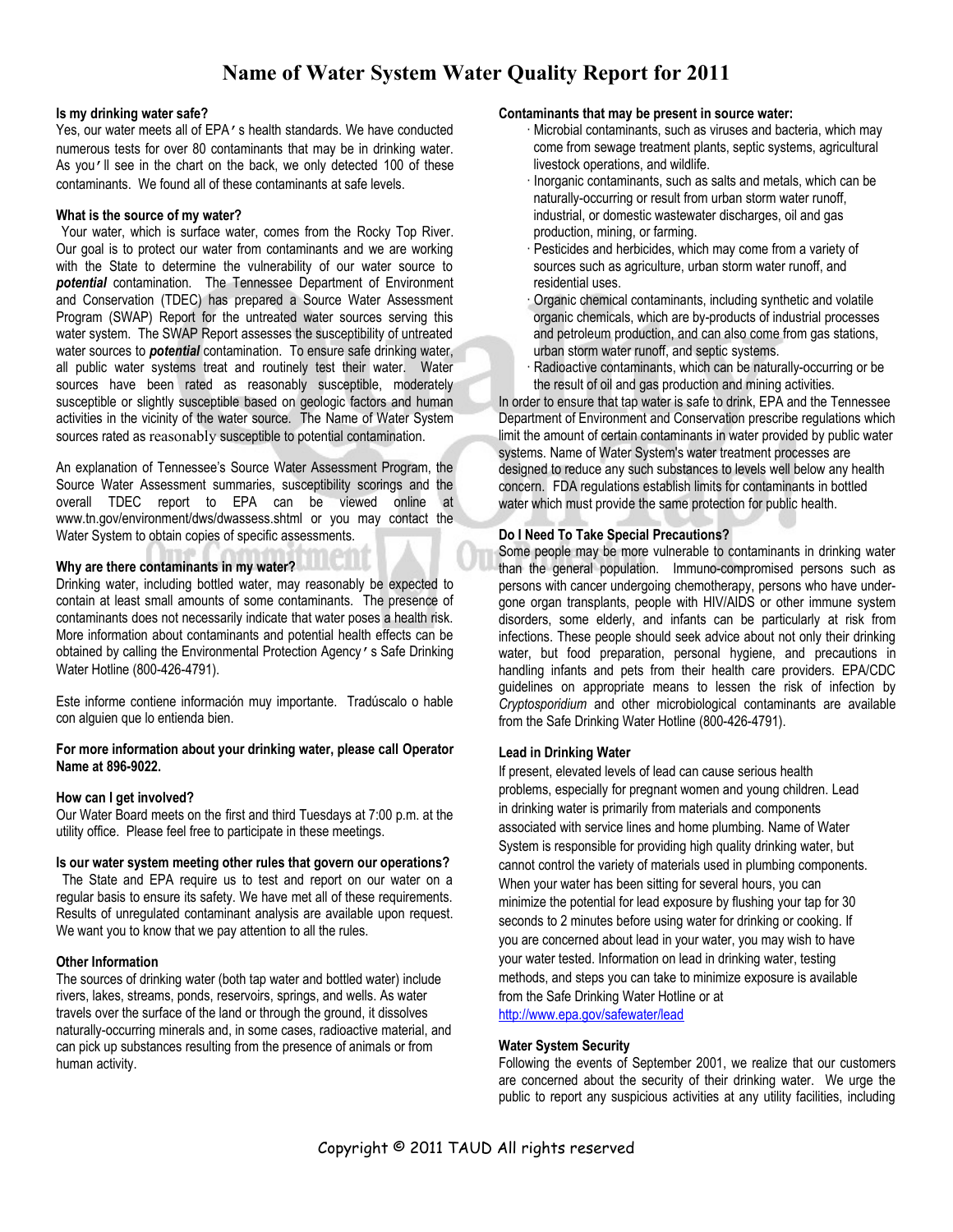treatment plants, pumping stations, tanks, fire hydrants, etc. to 896- 9022.